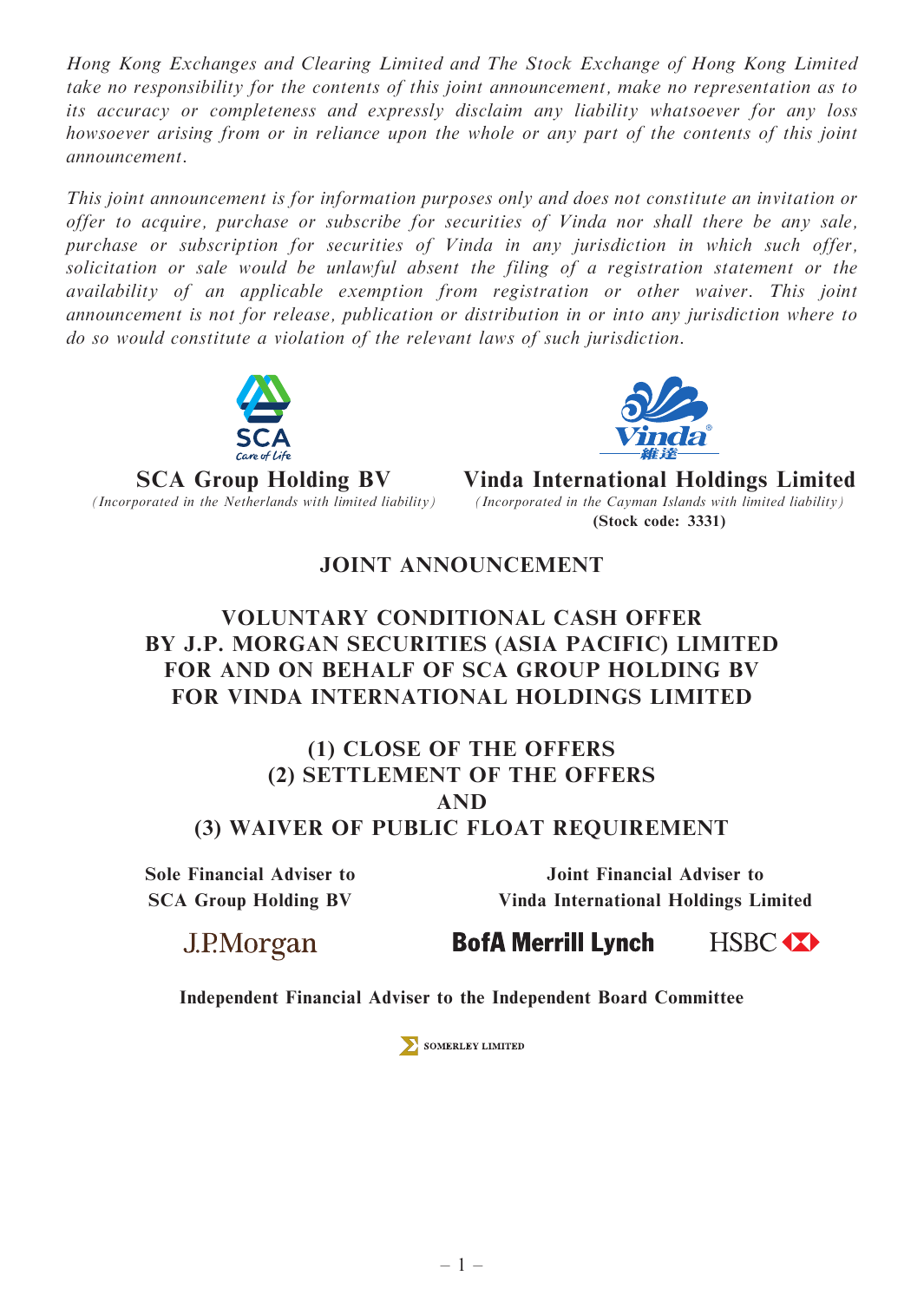## CLOSE OF THE OFFERS AND LEVEL OF ACCEPTANCES

The Offeror announces that the Offers closed at 4: 00 p.m. on 11 November 2013.

As at 4: 00 p.m. on 11 November 2013, valid acceptances of the Share Offer have been received in respect of 393,768,528 Offer Shares (representing approximately 38.68% of the voting rights in Vinda on a fully-diluted basis as at the date of this joint announcement, and which include the acceptance by Fu An in accordance with the Fu An Undertaking).

As at 4: 00 p.m. on 11 November 2013, valid acceptances of the Option Offer have been received in respect of 6,902,000 Options (which include the acceptance by Ms. Zhang in accordance with the Zhang Irrevocable Undertaking).

### WAIVER OF PUBLIC FLOAT REQUIREMENT

Following completion of the transfer of the 393,768,528 Offer Shares tendered for acceptance by the Independent Shareholders in respect of the Share Offer to the Offeror at the close of the Share Offer, 152,658,680 Shares will be held by the public, who are independent of the directors, chief executive or substantial shareholders of Vinda or its subsidiaries or any of their respective associates, representing approximately 15.29% of the issued share capital and voting rights of Vinda, at the close of the Offers. Accordingly, following the close of the Offers, Vinda does not satisfy the minimum public float requirement under Rule 8.08(1)(a) of the Listing Rules.

Vinda has applied to the Stock Exchange for a temporary waiver from strict compliance with Rule 8.08(1)(a) of the Listing Rules for the period from 11 November 2013 to 10 February 2014 (both dates inclusive).

### INTRODUCTION

Reference is made to (i) the announcements jointly issued by SCA Group Holding BV (the "Offeror") and Vinda International Holdings Limited ("Vinda") dated 9 September and 30 September 2013 in relation to the Offers; (ii) the composite offer and response document jointly issued by the Offeror and Vinda dated 7 October 2013 in relation to the Offers (the "Composite Document"); (iii) the announcement jointly issued by the Offeror and Vinda in relation to the despatch of the Composite Document dated 7 October 2013; and (iv) the announcement jointly issued by the Offeror and Vinda in relation to the Offers becoming unconditional in all respects dated 28 October 2013. Unless otherwise stated, capitalised terms used herein shall have the same meanings as those defined in the Composite Document.

All time and date references contained in this joint announcement are to Hong Kong times and dates.

### CLOSE OF THE OFFERS AND LEVEL OF ACCEPTANCES

The Offeror announces that the Offers closed at 4: 00 p.m. on 11 November 2013.

As at 4: 00 p.m. on 11 November 2013, valid acceptances of the Share Offer have been received in respect of 393,768,528 Offer Shares (representing approximately 38.68% of the voting rights in Vinda on a fully-diluted basis as at the date of this joint announcement, and which include the acceptance by Fu An in accordance with the Fu An Undertaking).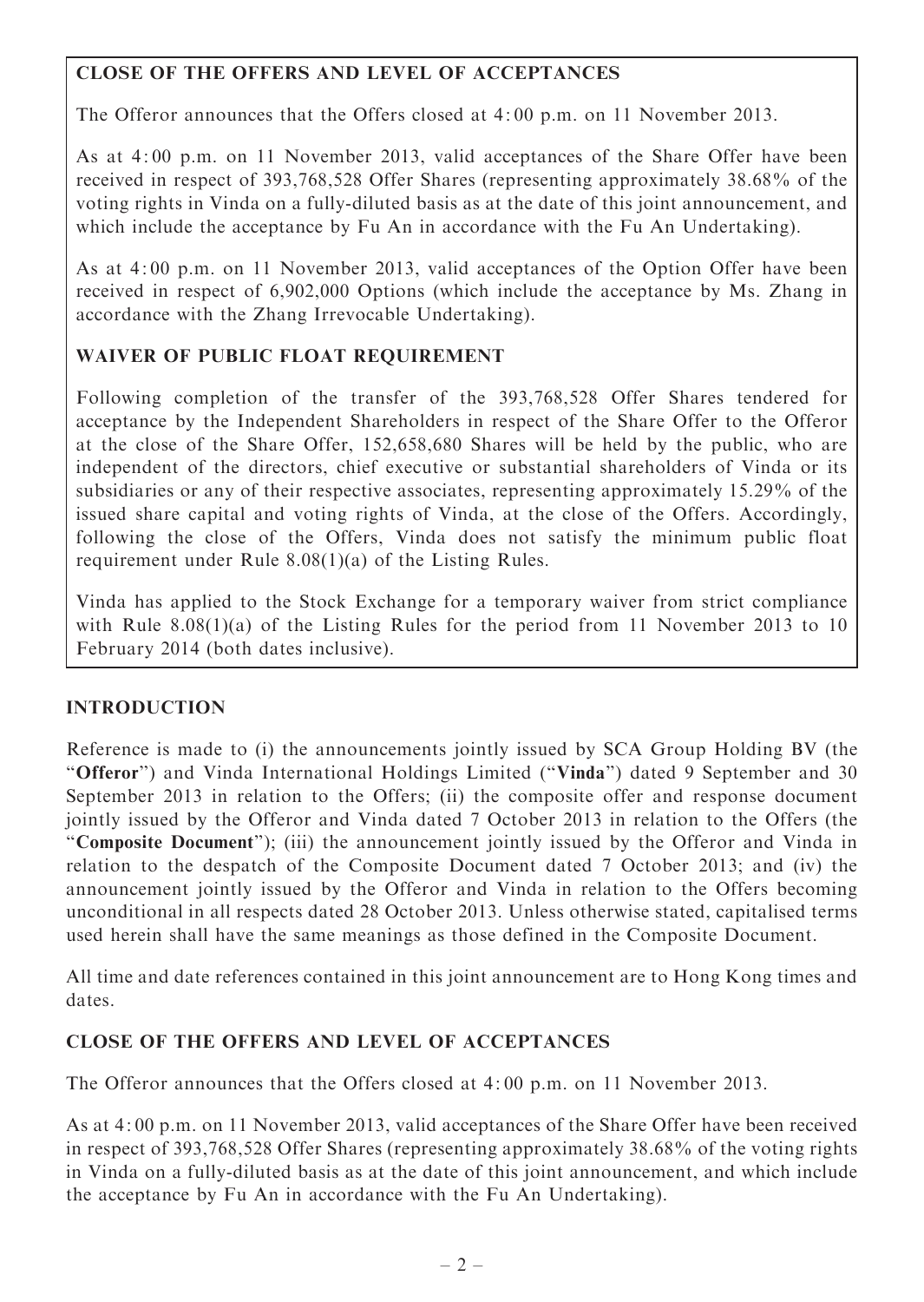Taking into account the 216,431,897 Shares (representing approximately 21.26% of the voting rights in Vinda on a fully-diluted basis as at the date of this joint announcement) held, controlled or directed by SCA Hygiene Holding AB prior to the commencement of the Offer Period on 9 September 2013, the Offeror and parties acting in concert with it are interested in an aggregate of 610,200,425 Shares (representing approximately 59.95% of the voting rights in Vinda on a fully-diluted basis as at the date of this joint announcement). Save for the above, none of the Offeror or the parties acting in concert with it held, controlled or directed any Shares or any rights over Shares prior to the commencement of the Offer Period.

Save for the acceptances of the Share Offer described above, the Offeror and the parties acting in concert with it have not acquired or agreed to acquire any Shares or rights over Shares during the Offer Period. None of the Offeror or the parties acting in concert with it has borrowed or lent any relevant securities (as defined under Note 4 to Rule 22 of the Takeovers Code) in Vinda during the Offer Period.

As at 4: 00 p.m. on 11 November 2013, valid acceptances of the Option Offer have been received in respect of 6,902,000 Options (which include the acceptance by Ms. Zhang in accordance with the Zhang Irrevocable Undertaking).

### SETTLEMENT OF THE OFFERS

Remittances in respect of the consideration (after deducting the seller's ad valorem stamp duty) payable for the Offer Shares tendered under the Share Offer has been and will be despatched by ordinary post to those Independent Shareholders who accepted the Share Offer at their own risk within seven (7) Business Days following the date of receipt by the Registrar of all the relevant documents to render the acceptance by such Independent Shareholders under the Share Offer complete and valid.

Remittances in respect of the consideration payable for cancellation of the Options tendered under the Option Offer has been and will be despatched by ordinary post at the own risk of those Optionholders who accepted the Option Offer to the office of Vinda in Hong Kong at Room 506, Tower 1, South Seas Centre, 75 Mody Road, Tsimshatsui East, Kowloon, Hong Kong for collection by such Optionholders within seven (7) Business Days following the date of receipt by the Registrar of all the relevant documents to render the acceptance by such Optionholders under the Option Offer complete and valid.

### WAIVER OF PUBLIC FLOAT REQUIREMENT

Following completion of the transfer of the 393,768,528 Offer Shares tendered for acceptance by the Independent Shareholders in respect of the Share Offer to the Offeror at the close of the Share Offer, 152,658,680 Shares will be held by the public, who are independent of the directors, chief executive or substantial shareholders of Vinda or its subsidiaries or any of their respective associates, representing approximately 15.29% of the issued share capital and voting rights of Vinda, as at the close of the Offers. Accordingly, following the close of the Offers, Vinda does not satisfy the minimum public float requirement under Rule 8.08(1)(a) of the Listing Rules.